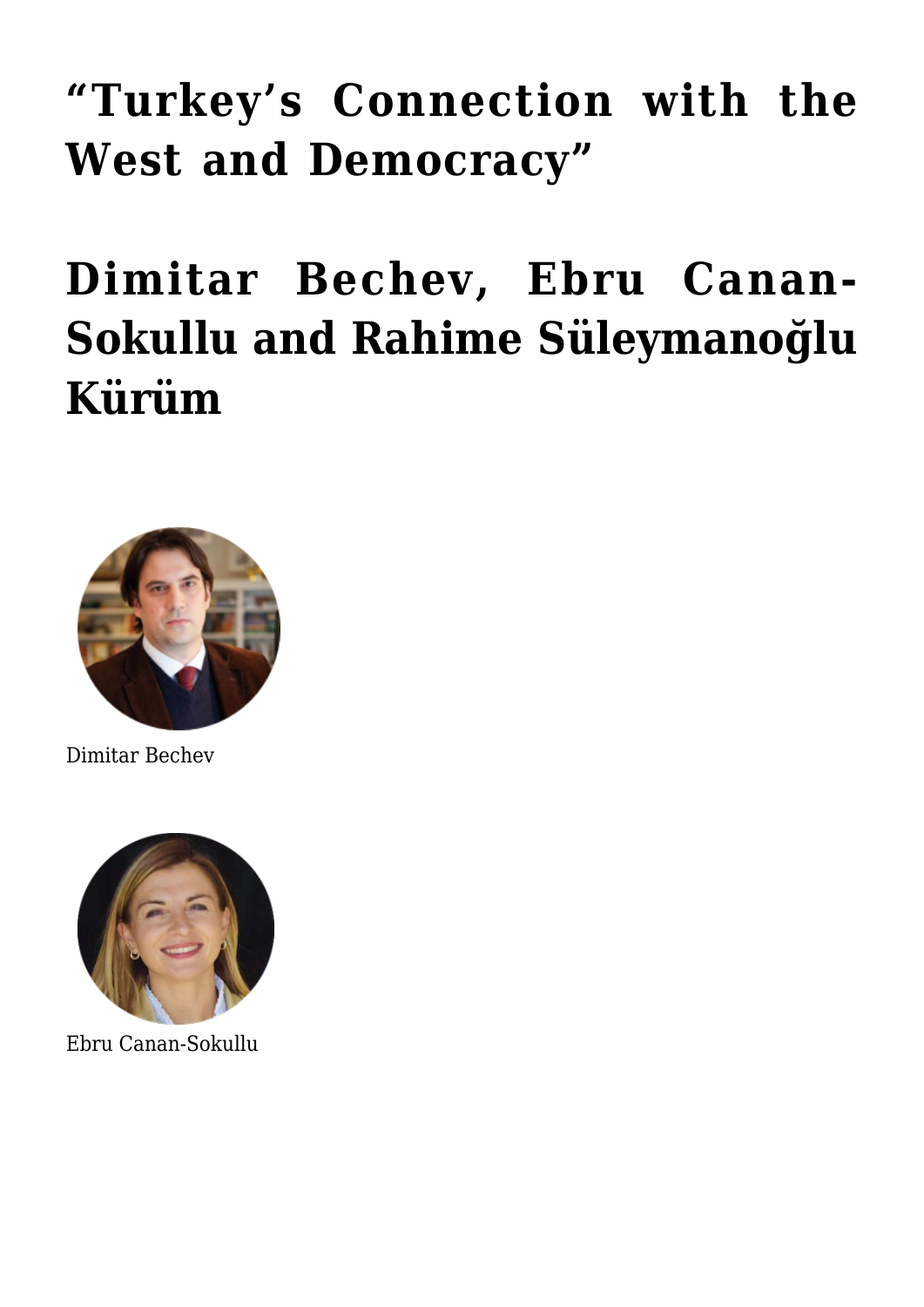

 $\mathcal{L}_\text{max}$ 

Rahime Süleymanoğlu Kürüm

In this episode of the Literature Debates series, the author of the book "Turkey under Erdoğan", Dimitar Bechev (Oxford University) and discussant Ebru Canan-Sokullu (Bahçeşehir University) ; discussed the Turkey's Connection with the West and Democracy under the moderation of Rahime Süleymanoğlu-Kürüm (Bahçeşehir University).

 $\mathcal{L}_\mathcal{L} = \{ \mathcal{L}_\mathcal{L} = \{ \mathcal{L}_\mathcal{L} = \{ \mathcal{L}_\mathcal{L} = \{ \mathcal{L}_\mathcal{L} = \{ \mathcal{L}_\mathcal{L} = \{ \mathcal{L}_\mathcal{L} = \{ \mathcal{L}_\mathcal{L} = \{ \mathcal{L}_\mathcal{L} = \{ \mathcal{L}_\mathcal{L} = \{ \mathcal{L}_\mathcal{L} = \{ \mathcal{L}_\mathcal{L} = \{ \mathcal{L}_\mathcal{L} = \{ \mathcal{L}_\mathcal{L} = \{ \mathcal{L}_\mathcal{$ 

To watch the video recording of the event: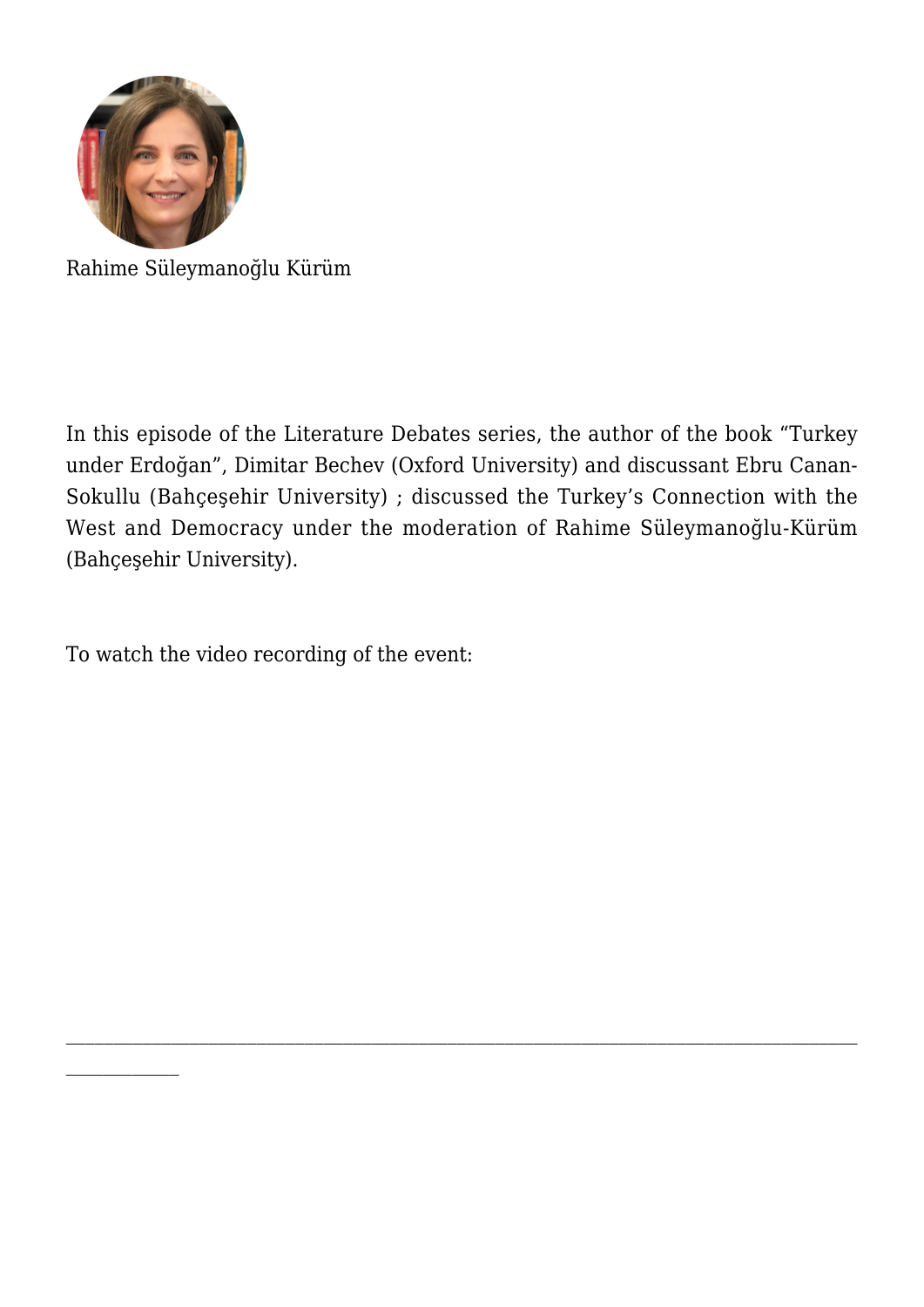

**Dimitar Bechev** is Lecturer at the Oxford School of Global and Area Studies (OSGA), University of Oxford. Bechev has written extensively on the politics and history of modern Turkey and the Balkans, EU external affairs and Russian foreign policy. He is a frequent contributor to Al Jazeera, CNN, Foreign Policy and openDemocracy. Bechev received his D.Phil. in International Relations from Oxford University in 2005.



**Prof.Dr.Ebru Canan-Sokullu** is the head of the Department of Political Science and International Relations at Bahçeşehir University and the director of CIFAL Istanbul, the United Nations Education and Research Institute's (UNITAR) International Training Center for Managers and Leaders. She is also the editor of the International Relations Council Panorama Portal. Her academic interests are quantitative political science, sustainability, foreign policy and public opinion research.